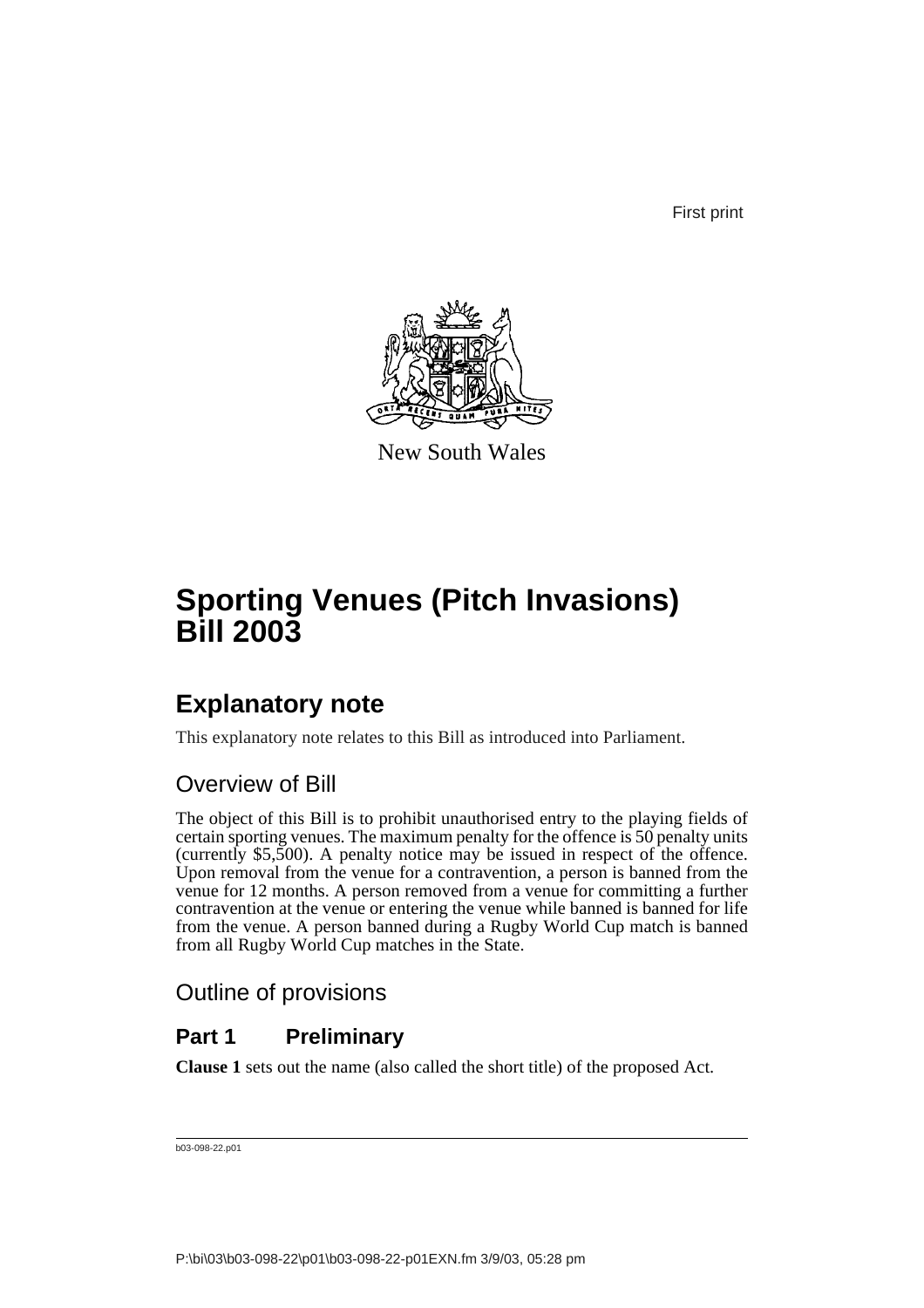Explanatory note

**Clause 2** provides for the commencement of the proposed Act on assent.

**Clause 3** contains interpretation provisions, including definitions of terms used in the proposed Act. In particular it provides that:

*designated sporting venue* means the following sporting venues:

- (a) Central Coast Express Advocate Stadium (formerly known as Graham Park),
- (b) WIN Stadium (being the stadium under the management of the Wollongong Sportsground Trust),
- (c) a sporting venue prescribed by the regulations.

### **Part 2 Pitch invasions at sporting venues**

**Clause 4** makes it an offence to enter or remain on the playing field of a designated sporting venue during a match held with the authorisation of the venue director unless the person doing so:

- (a) is a participant, or
- (b) is engaged in the control or management of the match, or
- (c) is an authorised officer, or
- (d) has been authorised to enter the playing field.

The maximum penalty is 50 penalty units (currently \$5,500).

**Clause 5** provides that a person who is removed from a designated sporting venue for a contravention of clause 4 is banned for 12 months from entering the venue.

**Clause 6** provides that a person is banned for life from entering a designated sporting venue if the person is removed from the venue:

- (a) for a contravention of clause 4 having previously been banned under this Part from entering the venue, or
- (b) for a contravention of clause 8.

**Clause 7** provides that a person who is banned under this Part, clause 17 of the *Sydney Cricket Ground and Sydney Football Stadium By-law 1999* or clause 16 of the *Sydney Olympic Park Regulation 2001* as a result of a contravention of a law at a Rugby World Cup match is also banned from entering all Rugby World Cup matches in the State.

**Clause 8** makes it an offence, with a maximum penalty of 50 penalty units (currently \$5,500), for a person who is banned from entering a sporting venue under this Part to enter the sporting venue while the ban is in force.

Explanatory note page 2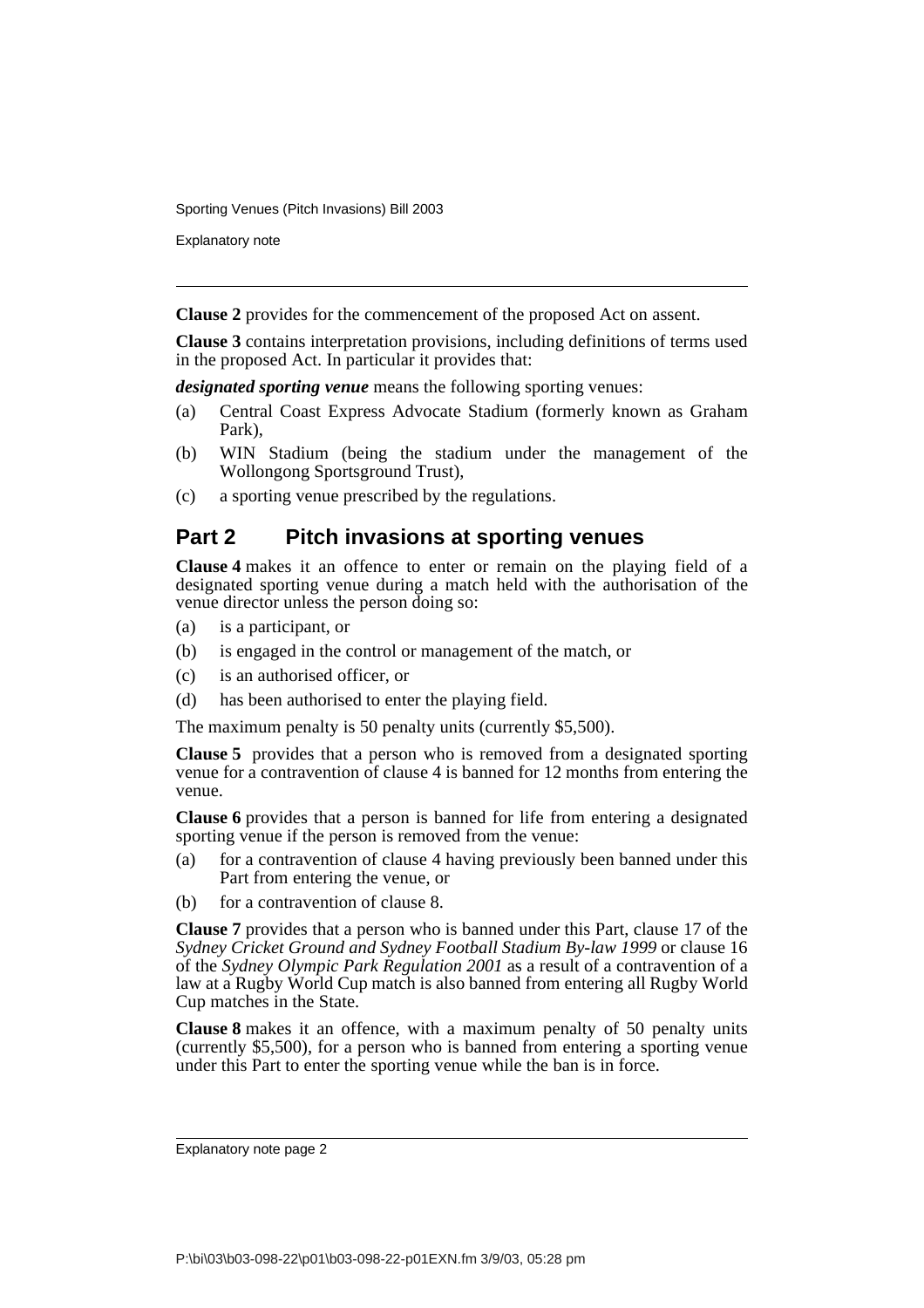Explanatory note

**Clause 9** provides that a person who contravenes any provision of this Part at a sporting venue may be removed from the venue by an authorised officer who, in doing so, may use such force as is reasonable in the circumstances.

**Clause 10** provides that an authorised officer at a sporting venue who suspects on reasonable grounds that a person has been involved in the contravention of a provision of this Part at the venue may require the person to state his or her full name and residential address. It is an offence with a maximum penalty of 20 penalty units (currently \$2,200) for the person to fail without reasonable excuse to comply, or to furnish information that the person knows to be false or misleading in a material particular.

**Clause 11** provides that an authorised officer at a sporting venue who suspects on reasonable grounds that a person at the venue has been involved in the contravention of a provision of this Part at the venue may take a photograph or make another form of image of the person.

### **Part 3 Miscellaneous**

**Clause 12** provides for a police officer to serve a penalty notice on a person if it appears to the officer that the person has committed an offence against a provision of Part 2.

**Clause 13** provides for penalty notice amounts of \$500 for offences under the proposed Act.

**Clause 14** provides for proceedings for offences under the proposed Act to be dealt with summarily before a Local Court.

**Clause 15** provides a general regulation-making power.

**Clause 16** is a formal provision giving effect to Schedule 1 (Savings and transitional provisions).

**Clause 17** is a formal provision giving effect to the consequential amendment set out in Schedule 2.

### **Schedule 1 Savings and transitional provisions**

**Schedule 1** provides a power to make regulations of a savings or transitional nature consequent on the enactment of the proposed Act.

## **Schedule 2 Amendment of Fines Act 1996**

**Schedule 2** contains a consequential amendment to the *Fines Act 1996*.

Explanatory note page 3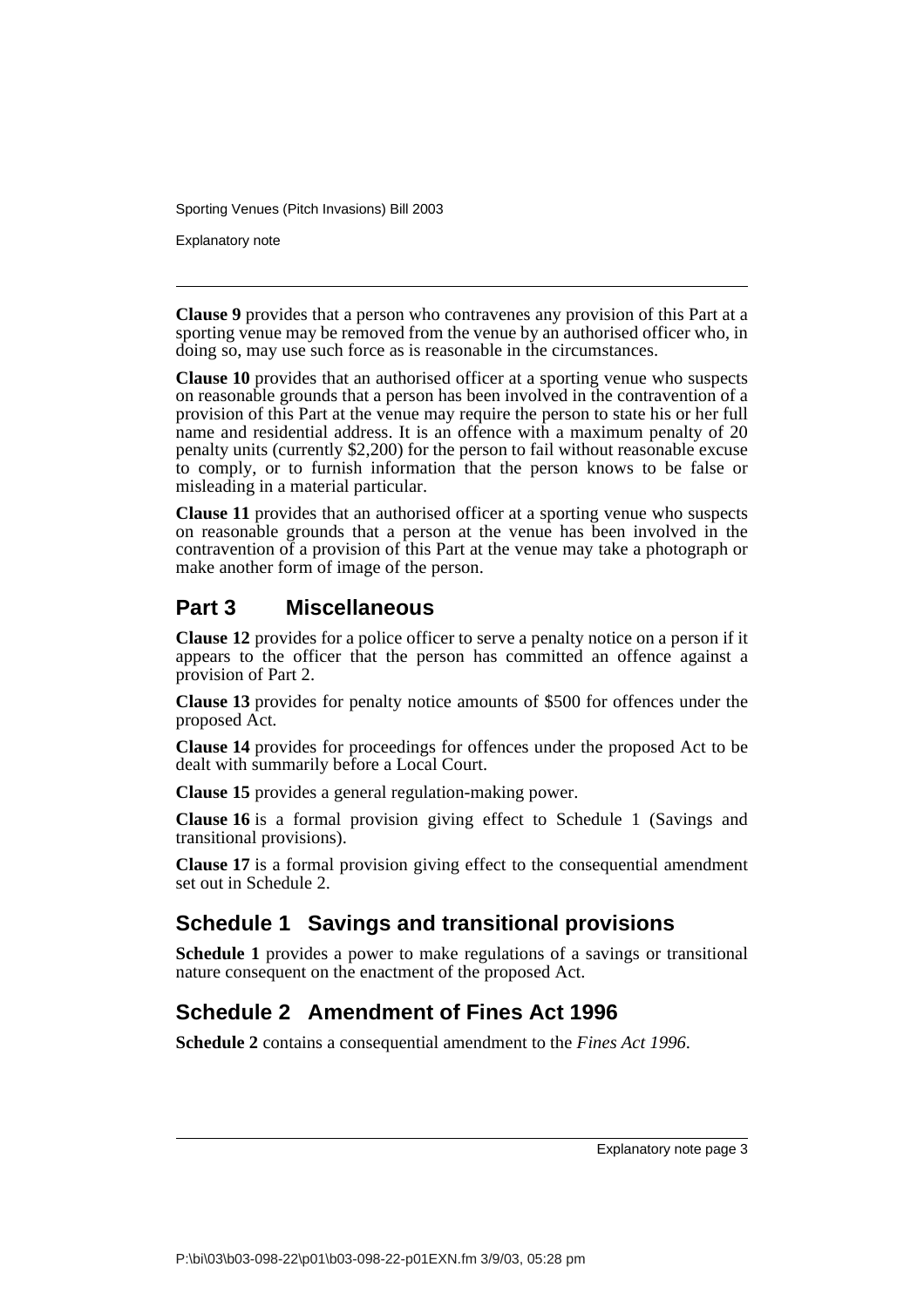Explanatory note

Explanatory note page 4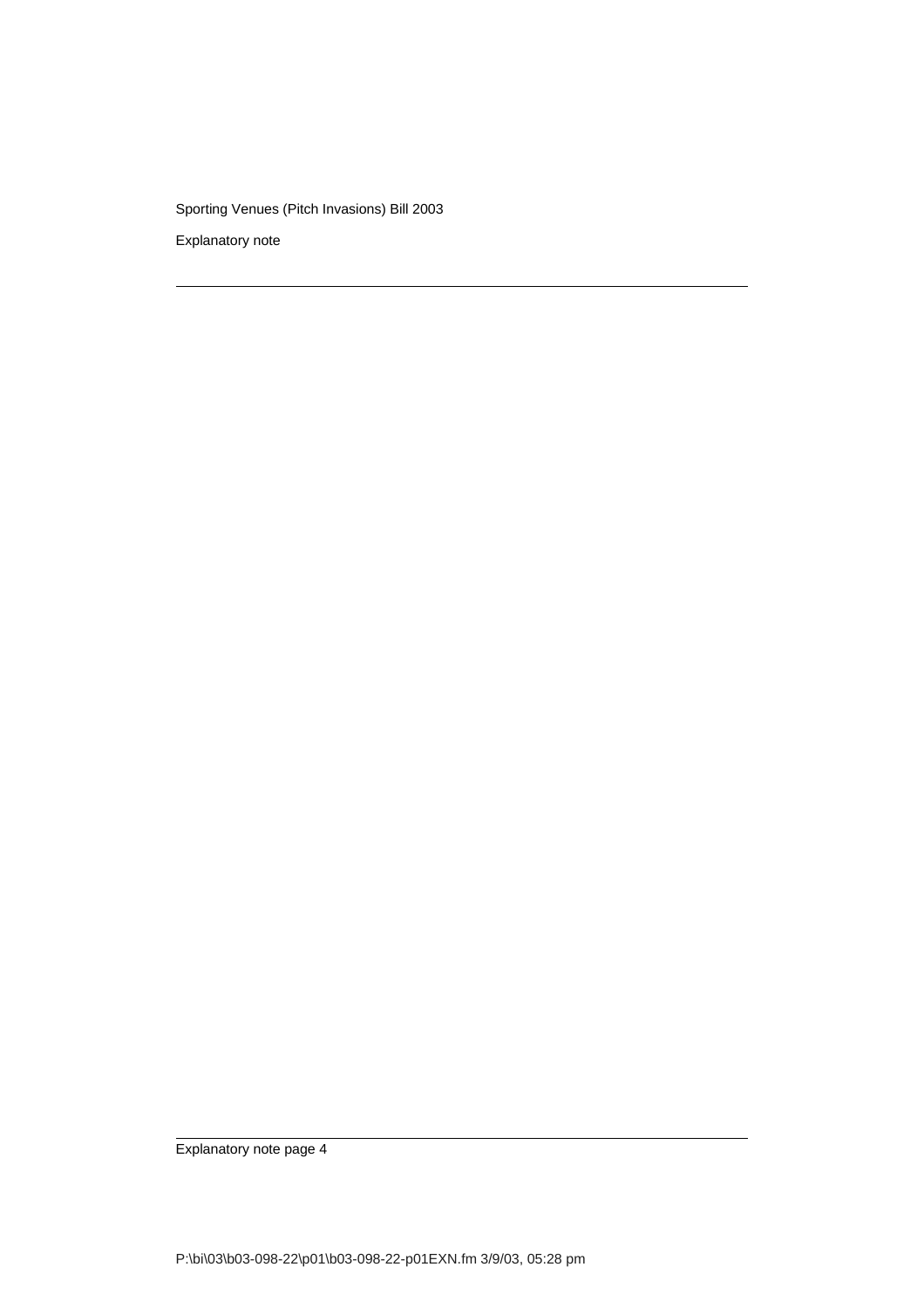First print



New South Wales

# **Sporting Venues (Pitch Invasions) Bill 2003**

# **Contents**

|        |    |                                                                | Page |
|--------|----|----------------------------------------------------------------|------|
| Part 1 |    | <b>Preliminary</b>                                             |      |
|        |    | Name of Act                                                    |      |
|        | 2  | Commencement                                                   | 2    |
|        | 3  | Interpretation                                                 | 2    |
| Part 2 |    | Pitch invasions at sporting venues                             |      |
|        | 4  | Pitch invasions prohibited                                     | 4    |
|        | 5  | 12-month ban for pitch invasion                                | 4    |
|        | 6  | Life ban for further pitch invasion or entering when banned    | 4    |
|        |    | Part extended to all Rugby World Cup venues                    | 4    |
|        | 8  | Offence of contravening a ban                                  | 5    |
|        | 9  | Removal from venue for pitch invasion or contravention of ban5 |      |
|        | 10 | Requirement to state name and address                          | 5    |
|        | 11 | Taking photographs of certain persons                          | 6    |

b03-098-22.p01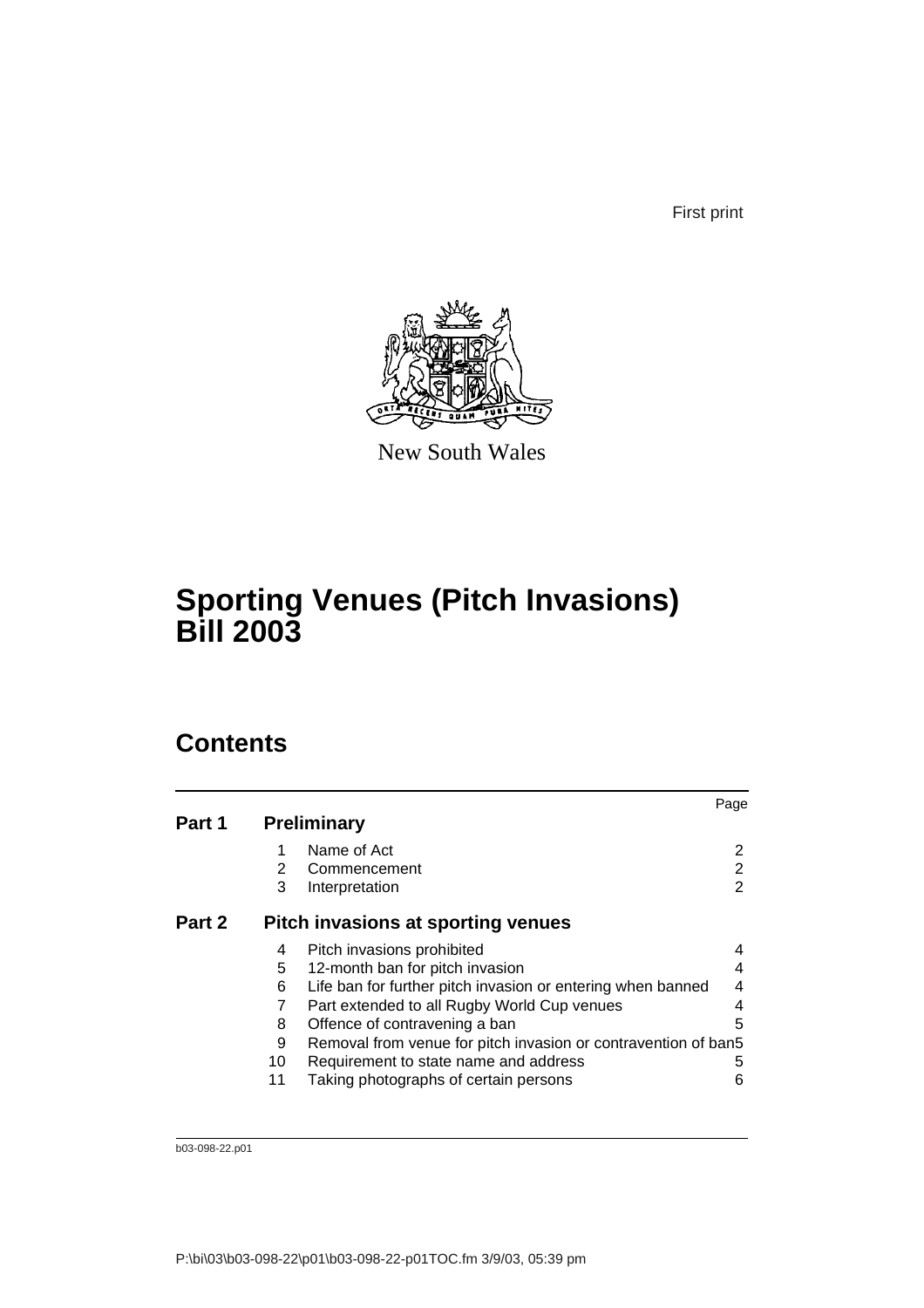**Contents** 

| Part 3    |    | <b>Miscellaneous</b>                                               |         |
|-----------|----|--------------------------------------------------------------------|---------|
|           | 12 | Penalty notices                                                    |         |
|           | 13 | Penalty notice amounts                                             | 8       |
|           | 14 | Nature of proceedings for offences                                 | 8       |
|           | 15 | Regulations                                                        | 8       |
|           | 16 | Savings and transitional provisions                                | 8       |
|           | 17 | Amendment of Fines Act 1996 No 99                                  | 8       |
| Schedules |    |                                                                    |         |
|           | 2  | Savings and transitional provisions<br>Amendment of Fines Act 1996 | 9<br>10 |

Page

Contents page 2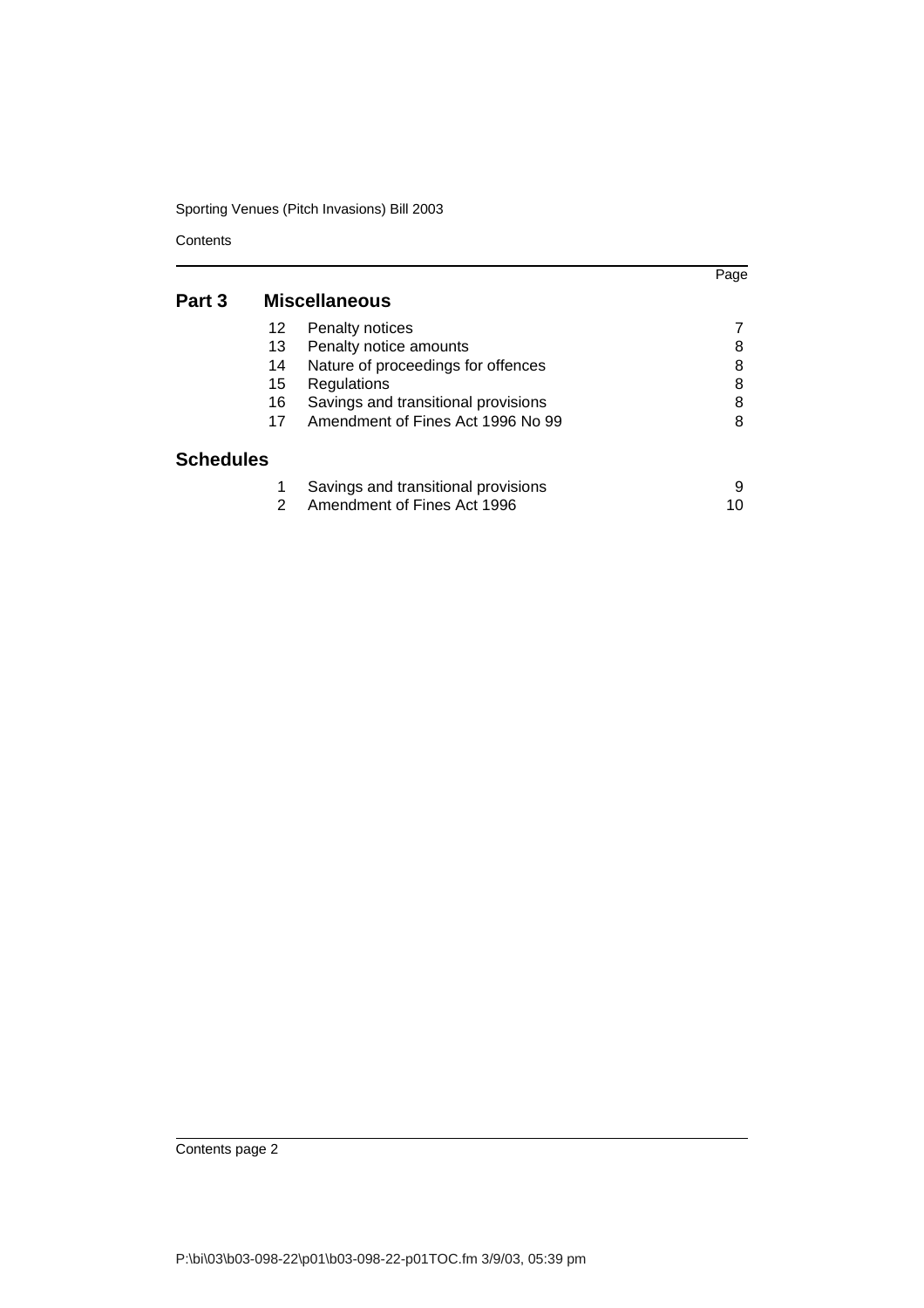

New South Wales

# **Sporting Venues (Pitch Invasions) Bill 2003**

No , 2003

#### **A Bill for**

An Act to make provision for prohibiting unauthorised entry to the playing fields of certain sporting venues; to make special provision for the Rugby World Cup 2003; and for other purposes.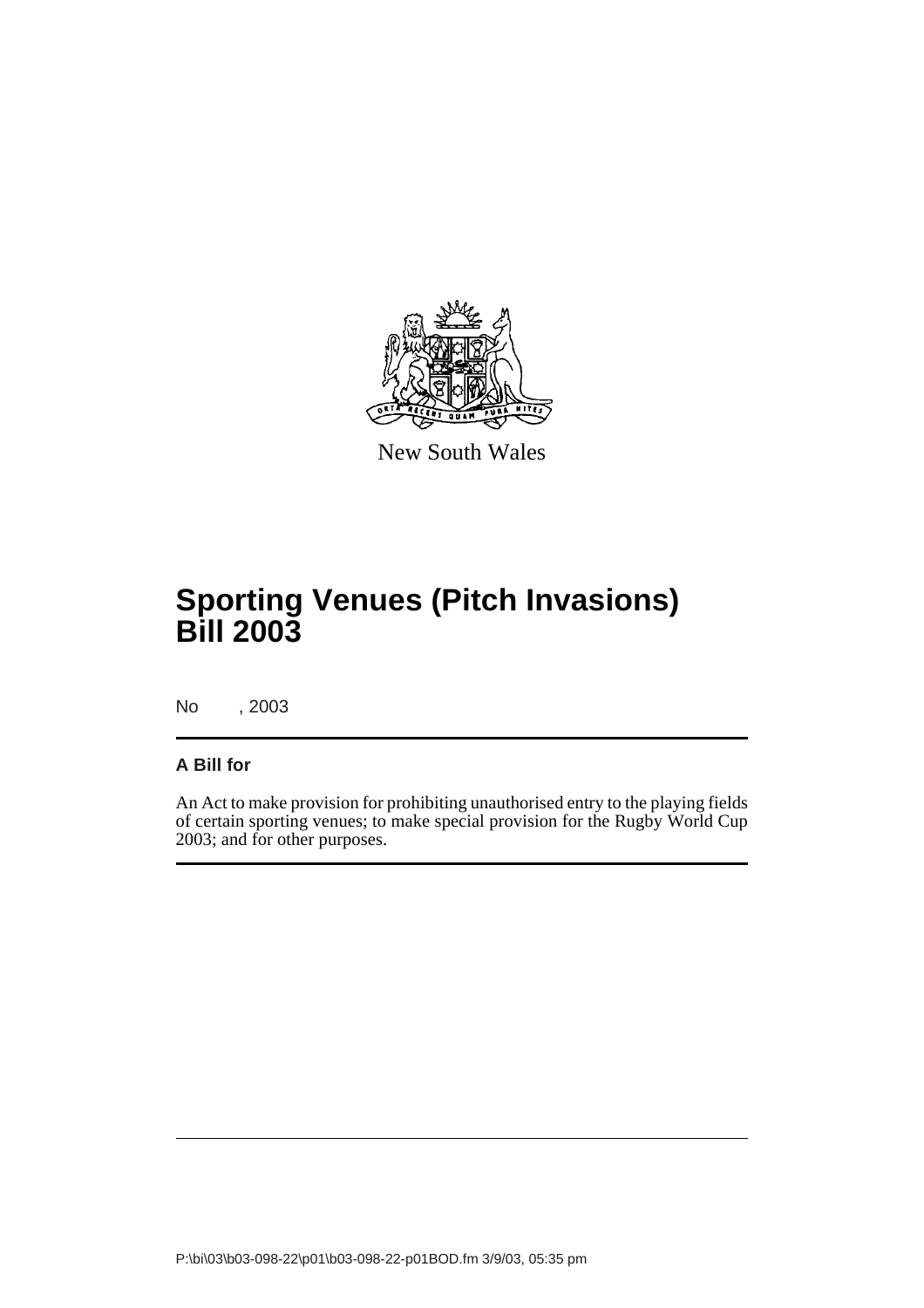### Clause 1 Sporting Venues (Pitch Invasions) Bill 2003

Part 1 Preliminary

<span id="page-7-3"></span><span id="page-7-2"></span><span id="page-7-1"></span><span id="page-7-0"></span>

| The Legislature of New South Wales enacts:<br>Part 1<br><b>Preliminary</b> |     | 1                  |                                                                                                                                                                                                                                                                       |                      |
|----------------------------------------------------------------------------|-----|--------------------|-----------------------------------------------------------------------------------------------------------------------------------------------------------------------------------------------------------------------------------------------------------------------|----------------------|
|                                                                            |     |                    |                                                                                                                                                                                                                                                                       | 2                    |
| 1                                                                          |     | <b>Name of Act</b> |                                                                                                                                                                                                                                                                       | 3                    |
|                                                                            |     |                    | This Act is the Sporting Venues (Pitch Invasions) Act 2003.                                                                                                                                                                                                           | 4                    |
| $\mathbf{2}$                                                               |     |                    | <b>Commencement</b>                                                                                                                                                                                                                                                   | 5                    |
|                                                                            |     |                    | This Act commences on the date of assent to this Act.                                                                                                                                                                                                                 | 6                    |
| 3                                                                          |     | Interpretation     |                                                                                                                                                                                                                                                                       | 7                    |
|                                                                            | (1) |                    | In this Act:                                                                                                                                                                                                                                                          | 8                    |
|                                                                            |     |                    | <i>authorised officer means:</i>                                                                                                                                                                                                                                      | 9                    |
|                                                                            |     | (a)                | in connection with the operation of a provision of this Act in<br>respect of a sporting venue—a person authorised for the<br>purposes of this Act by the venue director, and                                                                                          | 10<br>11<br>12       |
|                                                                            |     | (b)                | a police officer.                                                                                                                                                                                                                                                     | 13                   |
|                                                                            |     |                    | <i>designated sporting venue</i> means the following sporting venues:                                                                                                                                                                                                 | 14                   |
|                                                                            |     | (a)                | Central Coast Express Advocate Stadium (formerly known as<br>Graham Park),                                                                                                                                                                                            | 15<br>16             |
|                                                                            |     | (b)                | WIN Stadium (being the stadium under the management of<br>the Wollongong Sportsground Trust),                                                                                                                                                                         | 17<br>18             |
|                                                                            |     | (c)                | a sporting venue prescribed by the regulations.                                                                                                                                                                                                                       | 19                   |
|                                                                            |     |                    | Note. Section 7 applies to Rugby World Cup venues not otherwise within the<br>meaning of designated sporting venue.                                                                                                                                                   | 20<br>21             |
|                                                                            |     |                    | <i>exercise</i> a function includes perform a duty.                                                                                                                                                                                                                   | 22                   |
|                                                                            |     |                    | <i>function</i> includes a power, authority or duty.                                                                                                                                                                                                                  | 23                   |
|                                                                            |     |                    | <i>match</i> means a sporting match, sporting game or sporting<br>competition, and includes any performance or formalities held or<br>conducted in conjunction with the match, but does not include a<br>training session or rehearsal.                               | 24<br>25<br>26<br>27 |
|                                                                            |     |                    | <i>playing field</i> means the playing field or other competition area of a<br>sporting venue, and includes any area between the playing field and<br>any structure intended to be a barrier between competitors<br>competing on the competition area and spectators. | 28<br>29<br>30<br>31 |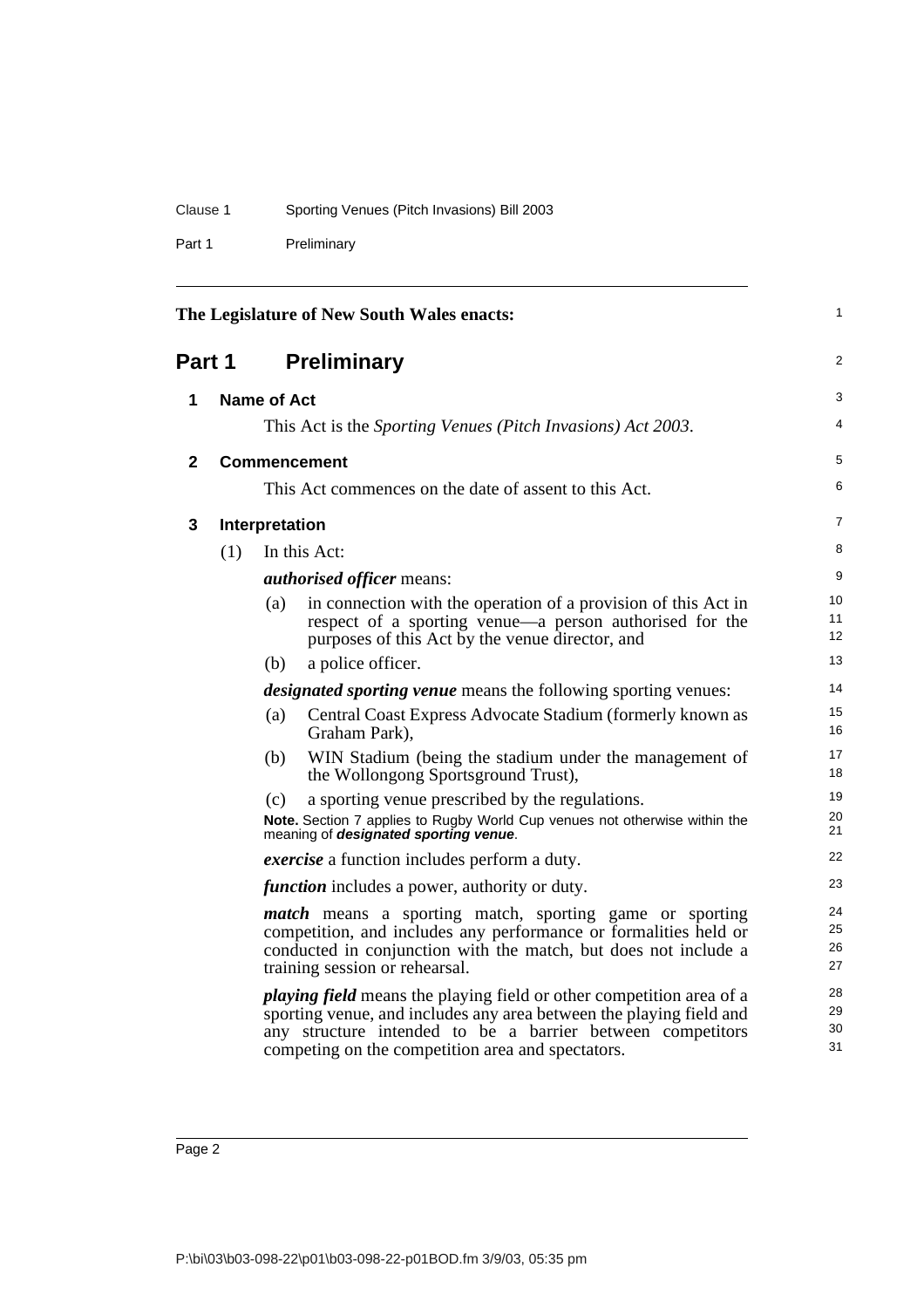| Sporting Venues (Pitch Invasions) Bill 2003                                                                                                       | Clause 3 |  |
|---------------------------------------------------------------------------------------------------------------------------------------------------|----------|--|
| Preliminary                                                                                                                                       | Part 1   |  |
| <i>venue director</i> , in relation to a sporting venue, means the occupier<br>of the venue and includes, in respect of a match at the venue, any |          |  |

person authorised by the occupier of the venue to be the venue

(2) Notes included in this Act do not form part of this Act.

director in respect of the match.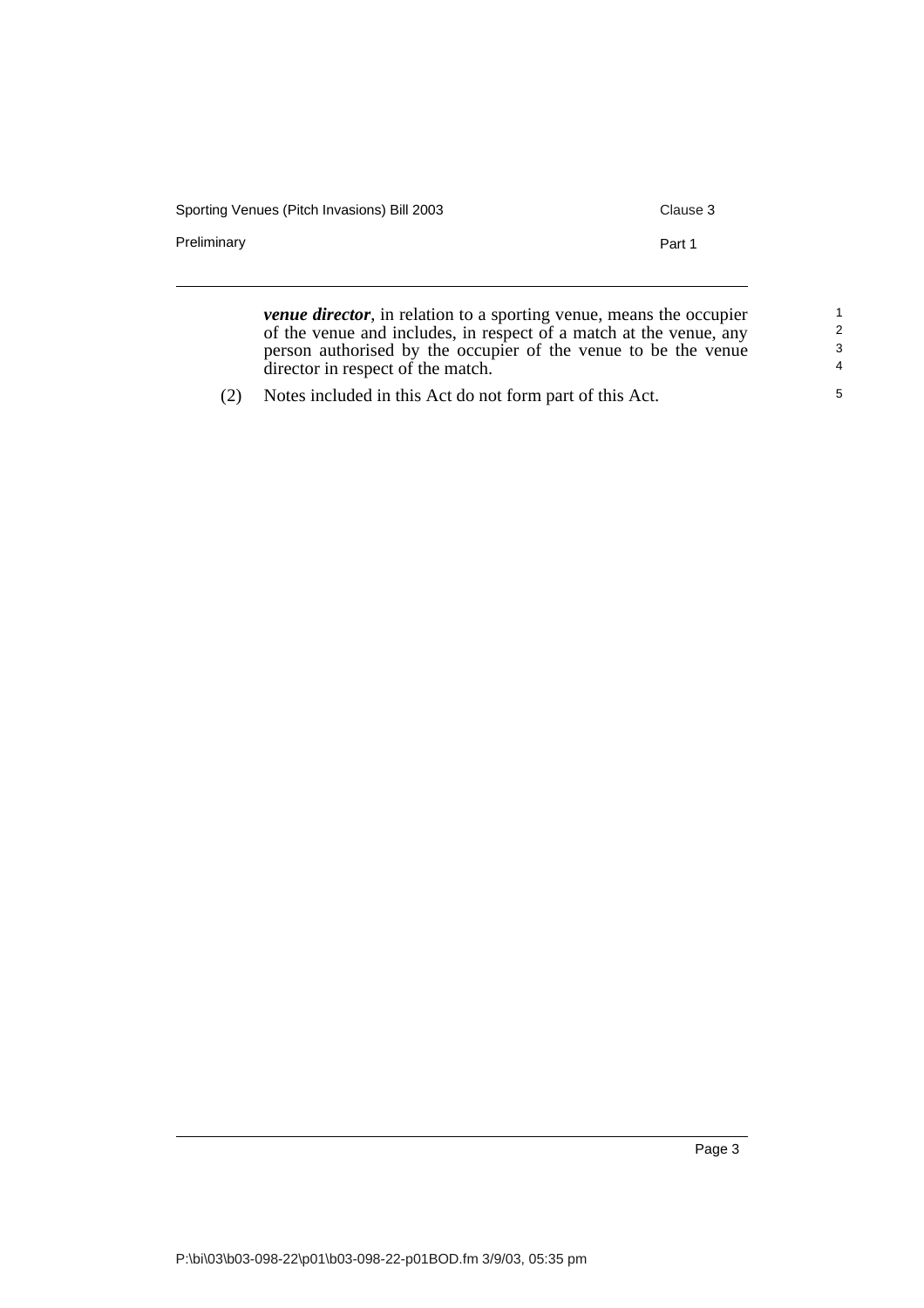Part 2 Pitch invasions at sporting venues

### <span id="page-9-1"></span><span id="page-9-0"></span>**Part 2 Pitch invasions at sporting venues**

#### **4 Pitch invasions prohibited**

A person must not enter or remain on the playing field of a designated sporting venue during a match held with the authorisation of the venue director unless the person:

1

- (a) is a participant in the match, or
- (b) is engaged in the control or management of the match, or
- (c) is an authorised officer, or
- (d) has, or is a member of a class of persons who have, been authorised by the venue director or an authorised officer to enter the playing field.

Maximum penalty: 50 penalty units.

#### <span id="page-9-2"></span>**5 12-month ban for pitch invasion**

A person who is removed from a designated sporting venue for a contravention of section 4 at the venue is banned for 12 months from entering the venue (the ban starting from when the person was removed from the venue).

#### <span id="page-9-3"></span>**6 Life ban for further pitch invasion or entering when banned**

- (1) A person is banned for life from entering a designated sporting venue if the person is removed from the venue:
	- (a) for a contravention of section 4 at the venue, having previously been banned under this Part from entering the venue (whether or not the ban is still in force), or
	- (b) for a contravention of section 8 at the venue.
- (2) The life ban starts from when the person was removed from the venue.

#### <span id="page-9-4"></span>**7 Part extended to all Rugby World Cup venues**

(1) A person who is banned under this Part, clause 17 of the *Sydney Cricket Ground and Sydney Football Stadium By-law 1999* or clause 16 of the *Sydney Olympic Park Regulation 2001* from entering a Rugby World Cup venue as a result of a contravention of a law at a Rugby World Cup match is (while so banned) also banned from entering any Rugby World Cup venue on any day that a Rugby World Cup match is held there.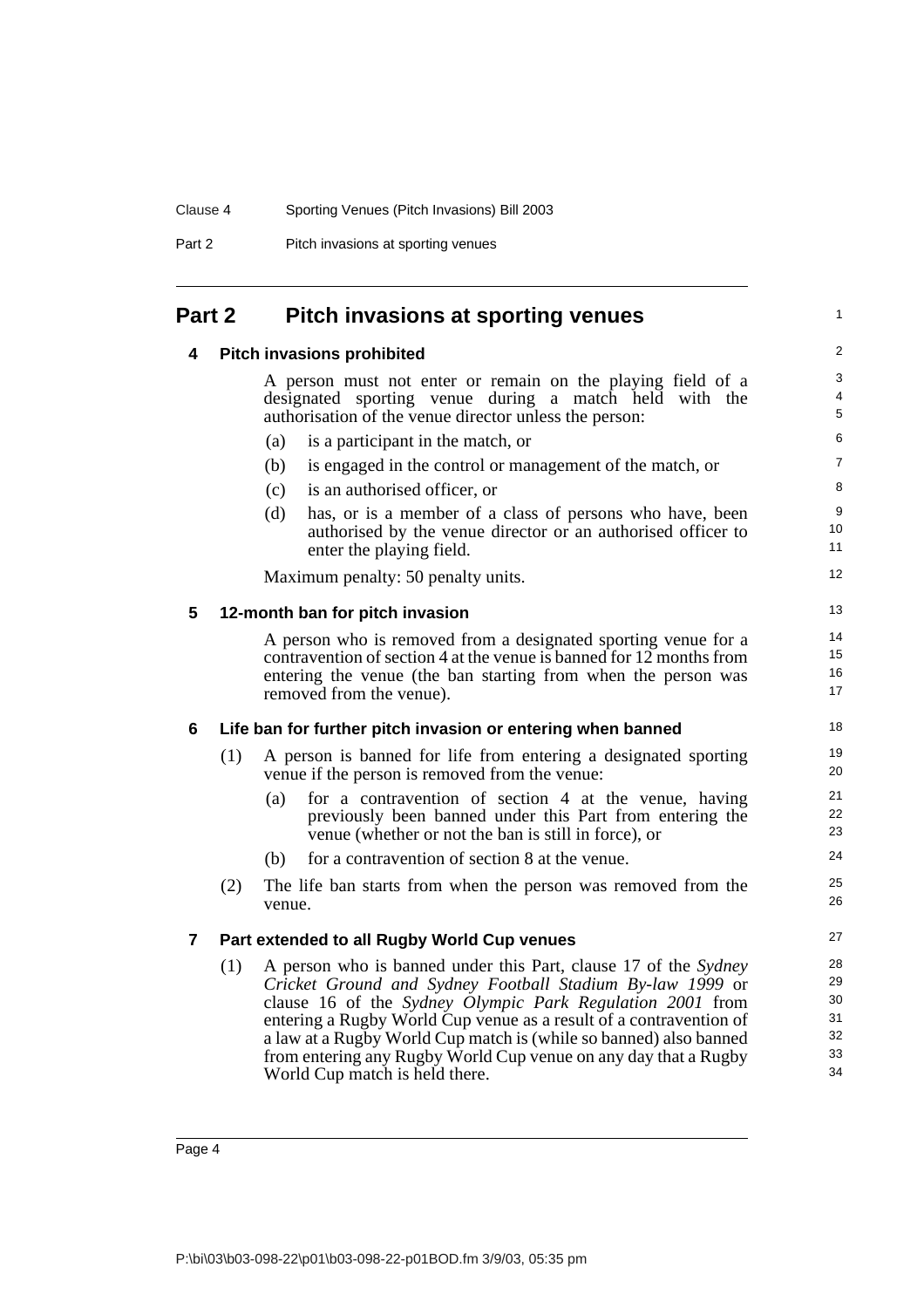| Sporting Venues (Pitch Invasions) Bill 2003 | Clause 8 |
|---------------------------------------------|----------|
| Pitch invasions at sporting venues          | Part 2   |

<span id="page-10-2"></span><span id="page-10-1"></span><span id="page-10-0"></span>

|    | (2)                                                           | For the purposes of this Part:                                                                                                                                                                                                                                                                                       | $\mathbf{1}$               |  |  |
|----|---------------------------------------------------------------|----------------------------------------------------------------------------------------------------------------------------------------------------------------------------------------------------------------------------------------------------------------------------------------------------------------------|----------------------------|--|--|
|    |                                                               | <b>Rugby World Cup</b> means the Rugby World Cup 2003 rugby union<br>tournament under the control and direction of the International<br>Rugby Board and conducted in Australia in 2003.                                                                                                                              | $\overline{c}$<br>3<br>4   |  |  |
|    |                                                               | <b>Rugby World Cup match</b> means a match of the Rugby World Cup.                                                                                                                                                                                                                                                   | $\,$ 5 $\,$                |  |  |
|    |                                                               | <b>Rugby World Cup venue</b> means a sporting venue in the State that is<br>the venue for a Rugby World Cup match.                                                                                                                                                                                                   | 6<br>$\overline{7}$        |  |  |
| 8  | Offence of contravening a ban                                 |                                                                                                                                                                                                                                                                                                                      |                            |  |  |
|    |                                                               | A person who is banned from entering a sporting venue under this<br>Part must not enter the sporting venue while the ban is in force.                                                                                                                                                                                | 9<br>10                    |  |  |
|    |                                                               | Maximum penalty: 50 penalty units.                                                                                                                                                                                                                                                                                   | 11                         |  |  |
| 9  | Removal from venue for pitch invasion or contravention of ban |                                                                                                                                                                                                                                                                                                                      |                            |  |  |
|    | (1)                                                           | A person who contravenes any provision of this Part at a sporting<br>venue may be removed from the venue by an authorised officer.                                                                                                                                                                                   | 13<br>14                   |  |  |
|    | (2)                                                           | An authorised officer acting in accordance with this section may use<br>such force as is reasonable in the circumstances for the purpose of<br>exercising the officer's functions under this section.                                                                                                                | 15<br>16<br>17             |  |  |
| 10 |                                                               | Requirement to state name and address                                                                                                                                                                                                                                                                                | 18                         |  |  |
|    | (1)                                                           | An authorised officer at a sporting venue who suspects on<br>reasonable grounds that a person at the venue has committed, or has<br>been involved in the commission of, a contravention of a provision<br>of this Part at the venue may require the person to state his or her full<br>name and residential address. | 19<br>20<br>21<br>22<br>23 |  |  |
|    | (2)                                                           | A person must not:                                                                                                                                                                                                                                                                                                   | 24                         |  |  |
|    |                                                               | fail without reasonable excuse to comply with a requirement<br>(a)<br>under this section, or                                                                                                                                                                                                                         | 25<br>26                   |  |  |
|    |                                                               | in purported compliance with such a requirement, furnish<br>(b)<br>information that the person knows to be false or misleading in<br>a material particular.                                                                                                                                                          | 27<br>28<br>29             |  |  |
|    |                                                               | Maximum penalty: 20 penalty units.                                                                                                                                                                                                                                                                                   | 30                         |  |  |
|    | (3)                                                           | A person is not guilty of an offence against this section unless it is<br>established that the authorised officer warned the person that the<br>failure to comply with the requirement is an offence.                                                                                                                | 31<br>32<br>33             |  |  |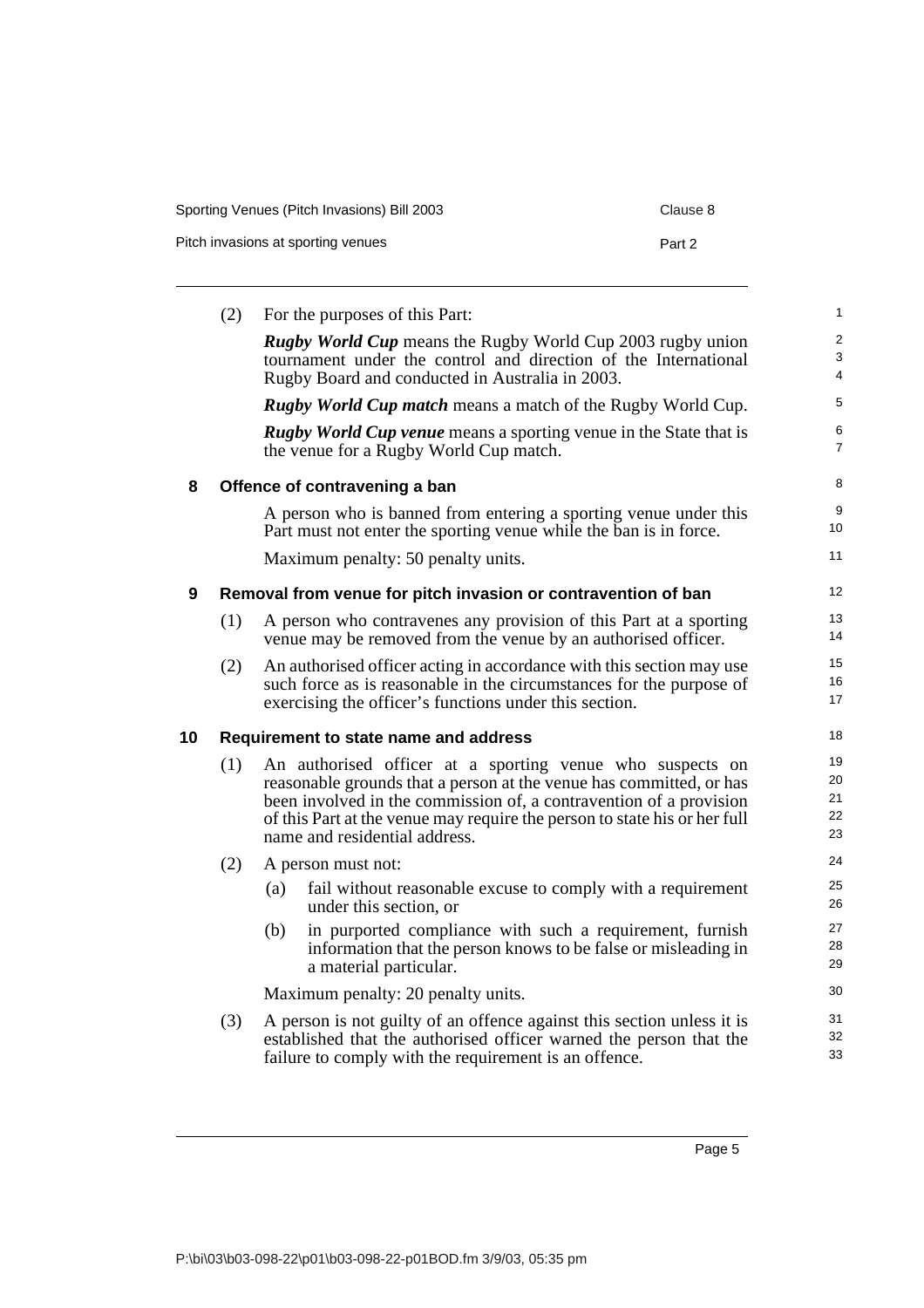#### Clause 11 Sporting Venues (Pitch Invasions) Bill 2003

Part 2 Pitch invasions at sporting venues

#### <span id="page-11-0"></span>**11 Taking photographs of certain persons**

An authorised officer at a sporting venue who suspects on reasonable grounds that a person at the venue has committed, or has been involved in the commission of, a contravention of a provision of this Part at the venue may take a photograph or make another form of image of the person.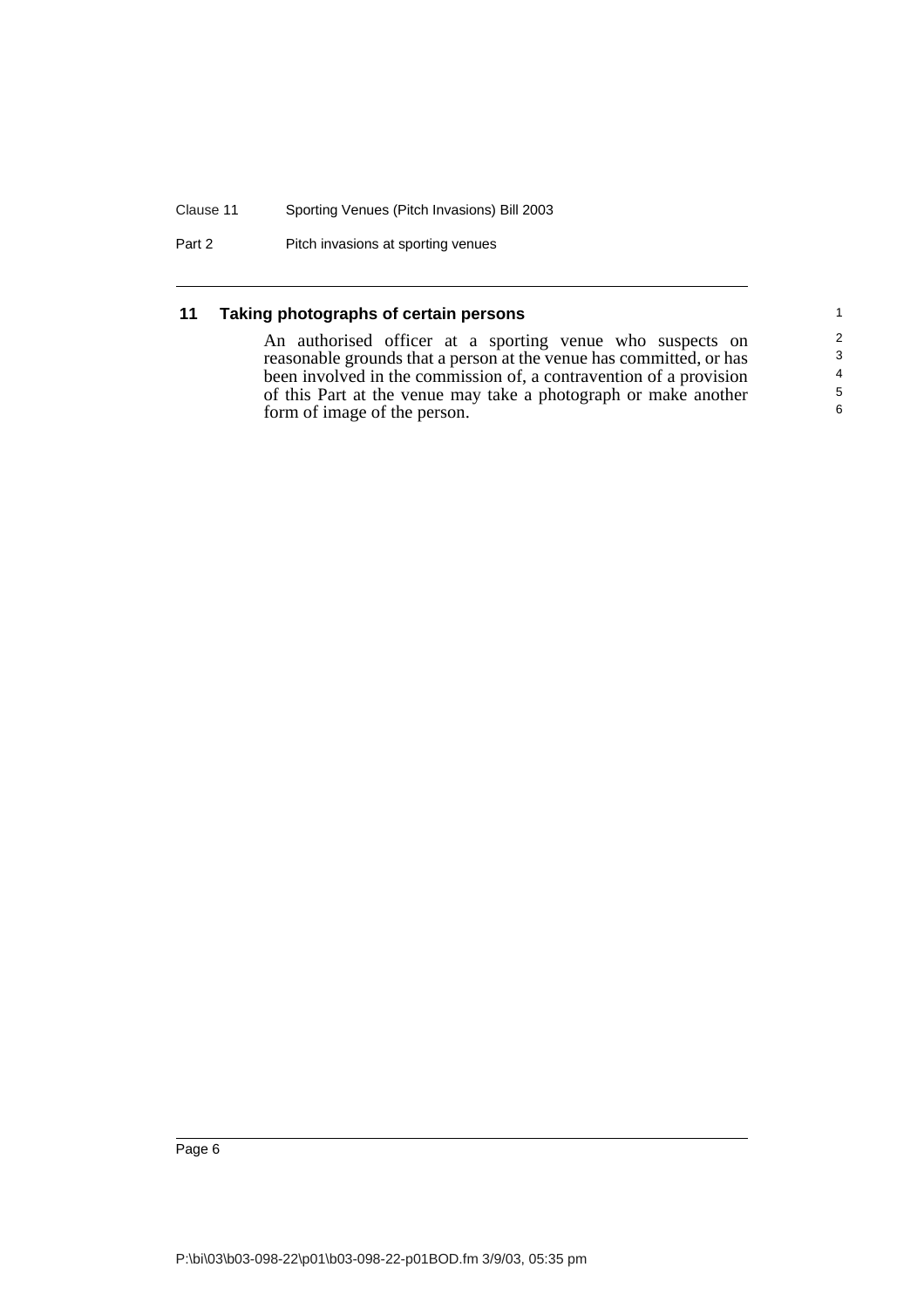Sporting Venues (Pitch Invasions) Bill 2003 Clause 12

Miscellaneous **Part 3** 

#### <span id="page-12-1"></span><span id="page-12-0"></span>**Part 3 Miscellaneous 12 Penalty notices** (1) A police officer may serve a penalty notice on a person if it appears to the officer that the person has committed an offence against a provision of Part 2. (2) A penalty notice is a notice to the effect that, if the person served does not wish to have the matter determined by a court, the person can pay, within the time and to the person specified in the notice, the amount of the penalty prescribed by the regulations, or, if there is no amount prescribed by the regulations, by section 13, for the offence if dealt with under this section. (3) A penalty notice may be served personally or by post. (4) If the amount of penalty prescribed for an alleged offence is paid under this section, no person is liable to any further proceedings for the alleged offence. (5) This section does not affect a ban under Part 2, such a ban remaining in force notwithstanding the payment of an amount payable under a penalty notice. (6) Payment under this section is not to be regarded as an admission of liability for the purpose of, and does not in any way affect or prejudice, any civil claim, action or proceeding arising out of the same occurrence. (7) The regulations may: (a) prescribe the amount of penalty payable for the offence if dealt with under this section, and (b) prescribe different amounts of penalties for different offences or classes of offences. (8) The amount of a penalty prescribed under this section for an offence is not to exceed the maximum amount of penalty that could be imposed for the offence by a court. (9) This section does not limit the operation of any other provision of, or made under, this or any other Act relating to proceedings that may be taken in respect of offences. 1  $\mathfrak{p}$ 3 4 5 6 7 8 9 10 11 12 13 14 15 16 17 18 19 20 21 22 23 24 25 26 27 28 29 30 31 32 33

Page 7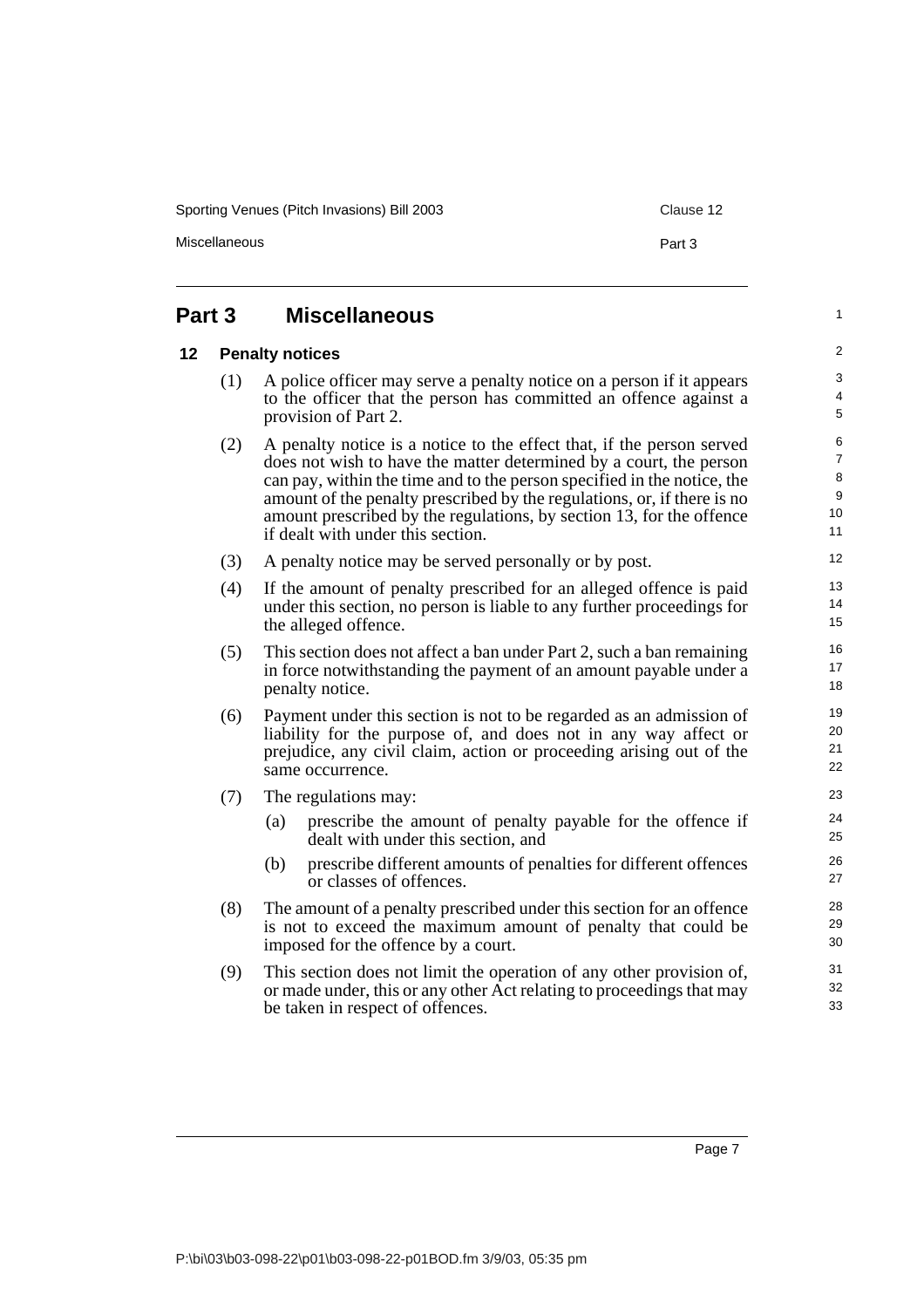### Clause 13 Sporting Venues (Pitch Invasions) Bill 2003

Part 3 Miscellaneous

<span id="page-13-4"></span><span id="page-13-3"></span><span id="page-13-2"></span><span id="page-13-1"></span><span id="page-13-0"></span>

| 13 | <b>Penalty notice amounts</b>                                                                                                                                                                                                                                               | 1                                 |
|----|-----------------------------------------------------------------------------------------------------------------------------------------------------------------------------------------------------------------------------------------------------------------------------|-----------------------------------|
|    | For the purposes of section 12, the amount prescribed is:                                                                                                                                                                                                                   | 2                                 |
|    | \$500 in respect of an offence under section 4, and<br>(a)                                                                                                                                                                                                                  | 3                                 |
|    | \$500 in respect of an offence under section 8, and<br>(b)                                                                                                                                                                                                                  | $\overline{4}$                    |
|    | \$500 in respect of an offence under section 10.<br>(c)                                                                                                                                                                                                                     | 5                                 |
| 14 | Nature of proceedings for offences                                                                                                                                                                                                                                          | 6                                 |
|    | Proceedings for an offence under this Act may be dealt with<br>summarily before a Local Court.                                                                                                                                                                              | $\overline{7}$<br>8               |
| 15 | <b>Regulations</b>                                                                                                                                                                                                                                                          | 9                                 |
|    | The Governor may make regulations, not inconsistent with this Act,<br>for or with respect to any matter that by this Act is required or<br>permitted to be prescribed or that is necessary or convenient to be<br>prescribed for carrying out or giving effect to this Act. | 10 <sup>1</sup><br>11<br>12<br>13 |
| 16 | <b>Savings and transitional provisions</b>                                                                                                                                                                                                                                  | 14                                |
|    | Schedule 1 has effect.                                                                                                                                                                                                                                                      | 15                                |
| 17 | Amendment of Fines Act 1996 No 99                                                                                                                                                                                                                                           | 16                                |
|    | The <i>Fines Act 1996</i> is amended as set out in Schedule 2.                                                                                                                                                                                                              | 17                                |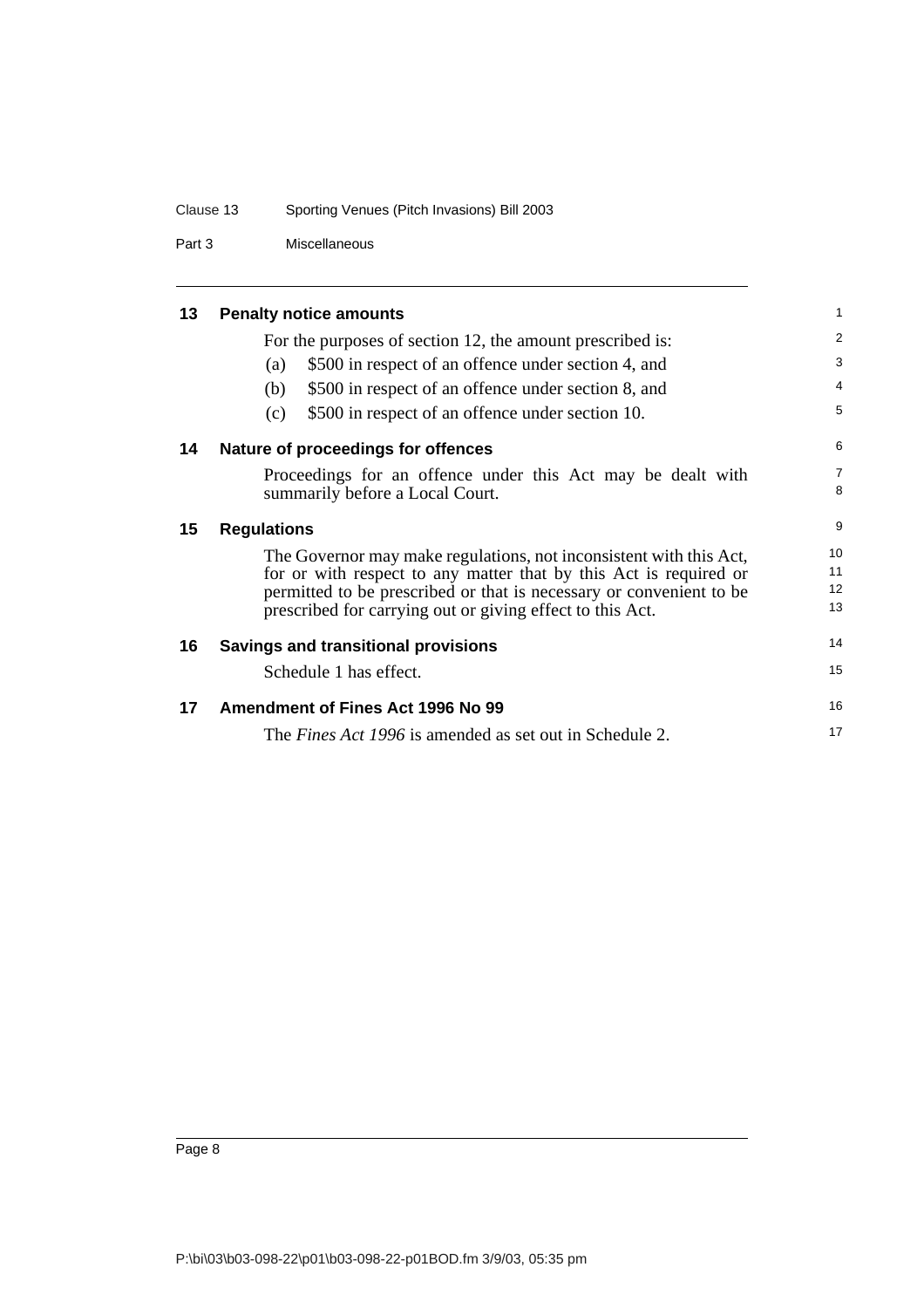Savings and transitional provisions Schedule 1 and the Schedule 1

<span id="page-14-0"></span>

|   |     | <b>Schedule 1 Savings and transitional provisions</b><br>(Section 16)                                                                                                                        | $\mathbf{1}$<br>$\overline{2}$ |
|---|-----|----------------------------------------------------------------------------------------------------------------------------------------------------------------------------------------------|--------------------------------|
| 1 |     | Savings or transitional regulations                                                                                                                                                          | 3                              |
|   | (1) | The regulations may contain provisions of a savings or transitional<br>nature consequent on the enactment of the following Acts:<br>this Act                                                 | $\overline{4}$<br>5<br>6       |
|   | (2) | Any such provision may, if the regulations so provide, take effect<br>from the date of assent to the Act concerned or a later date.                                                          | $\overline{7}$<br>8            |
|   | (3) | To the extent to which any such provision takes effect from a date<br>that is earlier than the date of its publication in the Gazette, the<br>provision does not operate so as:              | 9<br>10 <sup>1</sup><br>11     |
|   |     | to affect, in a manner prejudicial to any person (other than the<br>(a)<br>State or an authority of the State), the rights of that person<br>existing before the date of its publication, or | 12 <sup>2</sup><br>13<br>14    |
|   |     | to impose liabilities on any person (other than the State or an<br>(b)<br>authority of the State) in respect of anything done or omitted<br>to be done before the date of its publication.   | 15<br>16<br>17                 |